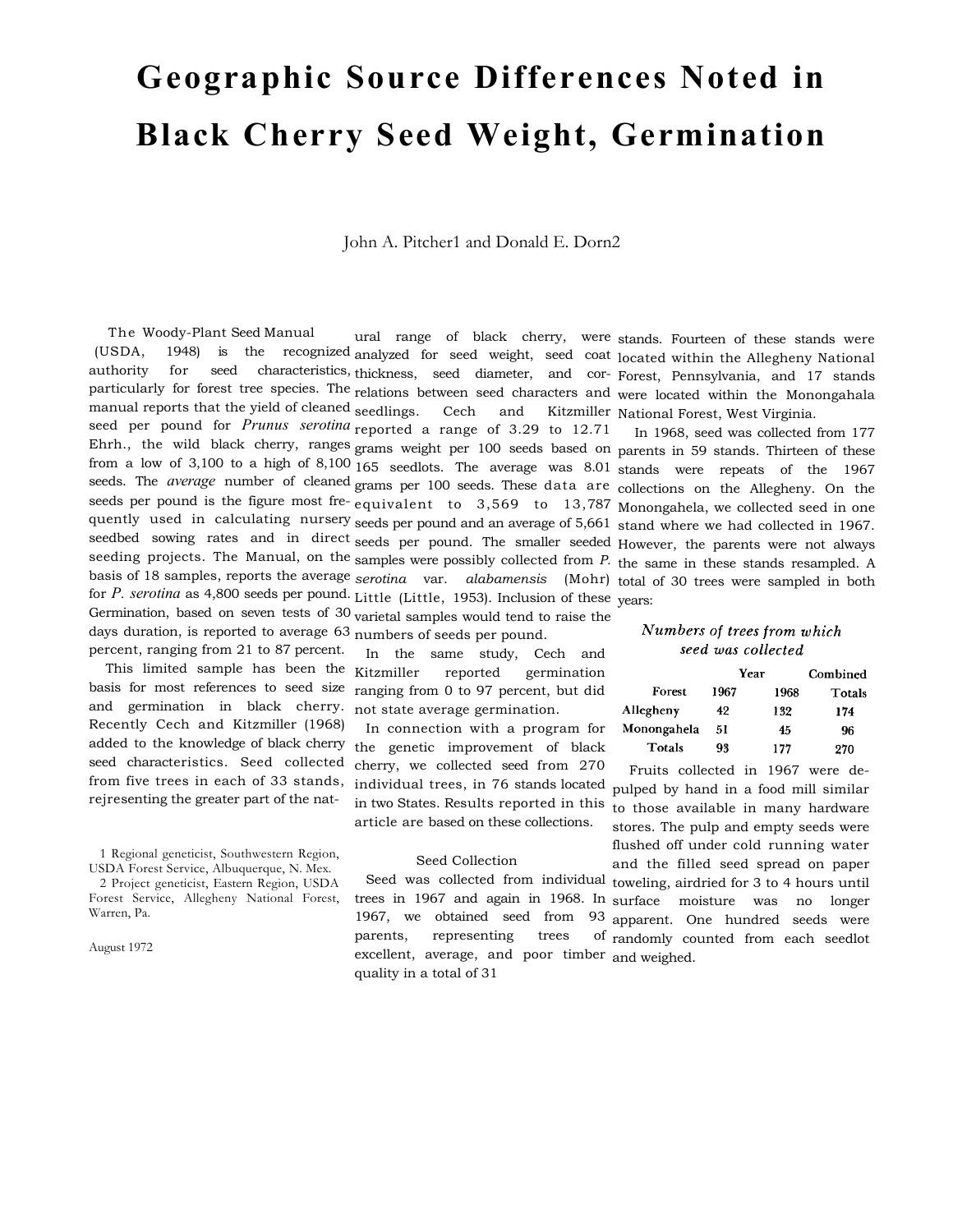The 1968 collections were depulped deviation was 2.0 grams per 100 seeds. in a mechanical seed cleaner developed by Dorn and (1969). This device consisted of a between stands, but differences in seed and southwestern parts of the natural standard 5-gallon metal container fitted weight among parents was not with a four-bladed paddle which was significant. Analysis of variance showed highly per unit weight. Cech and Kitzmiller significant differences in seed weight observed that seeds from the southern consequently we report fewer seeds range were smaller and lighter. Since

### Analysis of variance of hundred seedweight for 270 seedlots of black cherry

| <b>Source</b>       | df  | МS   | F    |
|---------------------|-----|------|------|
| Stand of origin     | 89  | 5.47 | 1.64 |
| Parent within stand | - 2 | .78  | .23  |
| Error               | 178 | 3.33 |      |
| Total               | 269 |      |      |

was spread out and allowed to dry for 3 to 4 hours. Random samples of 100 trees within the range of optimum seeds from each seedlot were weighed. We collected our seed from 270 growth development for the species.

Cleaned seed was treated with a The seeds were larger and heavier, and fungicide and stratified in moist peat moss for 130 days at 35° F. Seed was then sown in individual peat pots in pound in our study do not agree greenhouses at two locations.

driven by a small electric motor. The container wall was drilled at close intervals. Metal burrs resulting from the drill passing *through* the metal provided a maceration function, shredding the pulp as the paddles carried the fruits about the interior of the drum. Water was fed into the drum to flush out the pulp and residues. Following depulping, each seedlot

#### **Results and Discussion**

gram classes. Thus the 7.0 gram class included values from 6.8 to 7.2 grams. The frequency of seedlots falling within each class was plotted over seed weight (fig. 1).

The distribution was skewed to the left, the mode being 10.5 grams and the mean, 11.0 grams. The standard

The numbers of clean seed per with those reported in the WoodyPlant Seed Manual or with those reported by Cech and Kitzmiller.

## Seed weights were grouped into 0.5 Numbers of clean seed per pound  $-b \,$ lack cherry

|                   |                   | Woody-Plant                 |       |  |
|-------------------|-------------------|-----------------------------|-------|--|
|                   | Pitcher<br>& Dorn | Cech &<br>Kitzmiller Manual | Seed  |  |
| High              | 6.574             | 13.787                      | 8.100 |  |
| Mean <sup>1</sup> | $4.106 + 88$      | 5.661                       | 4.800 |  |
| Low               | 2,520             | 3.569                       | 3.100 |  |

<sup>1</sup>Standard error  $= 0.122$  gram.

these provenances were included in their sampling, the numbers of seed per pound is higher.

We collected seed from 30 trees in 1968 which were also sampled in 1967. Weight of 100 seeds varied between years, with 11 trees showing heavier seeds, 17 trees showing lighter seeds, and two trees having the same seed weight in both years. The parent study from which this report is derived revealed highly significant geographic source differences in seed weight. The Allegheny sources were usually lighter in weight per 100 seeds than the Monongahela sources. Analysis of variance revealed highly significant differences due to seed source  $(F =$ 5.12 with 29 and 29 df) but not due to collection in different years (F =2.76 with I and 29 df). We therefore conclude that the results presented here are valid estimates of the mean seed weight of the population sampled, and should not change from year to year.

We suspected that the large seed source differences encountered were mainly due to stand of origin rather than to parents within a stand. Because not all stands were completely sampled in both



Figure 1.-Distribution of 100 seedweight by 0.5 gram classes for 270 black cherry, seedlots within the commercial range of the species.